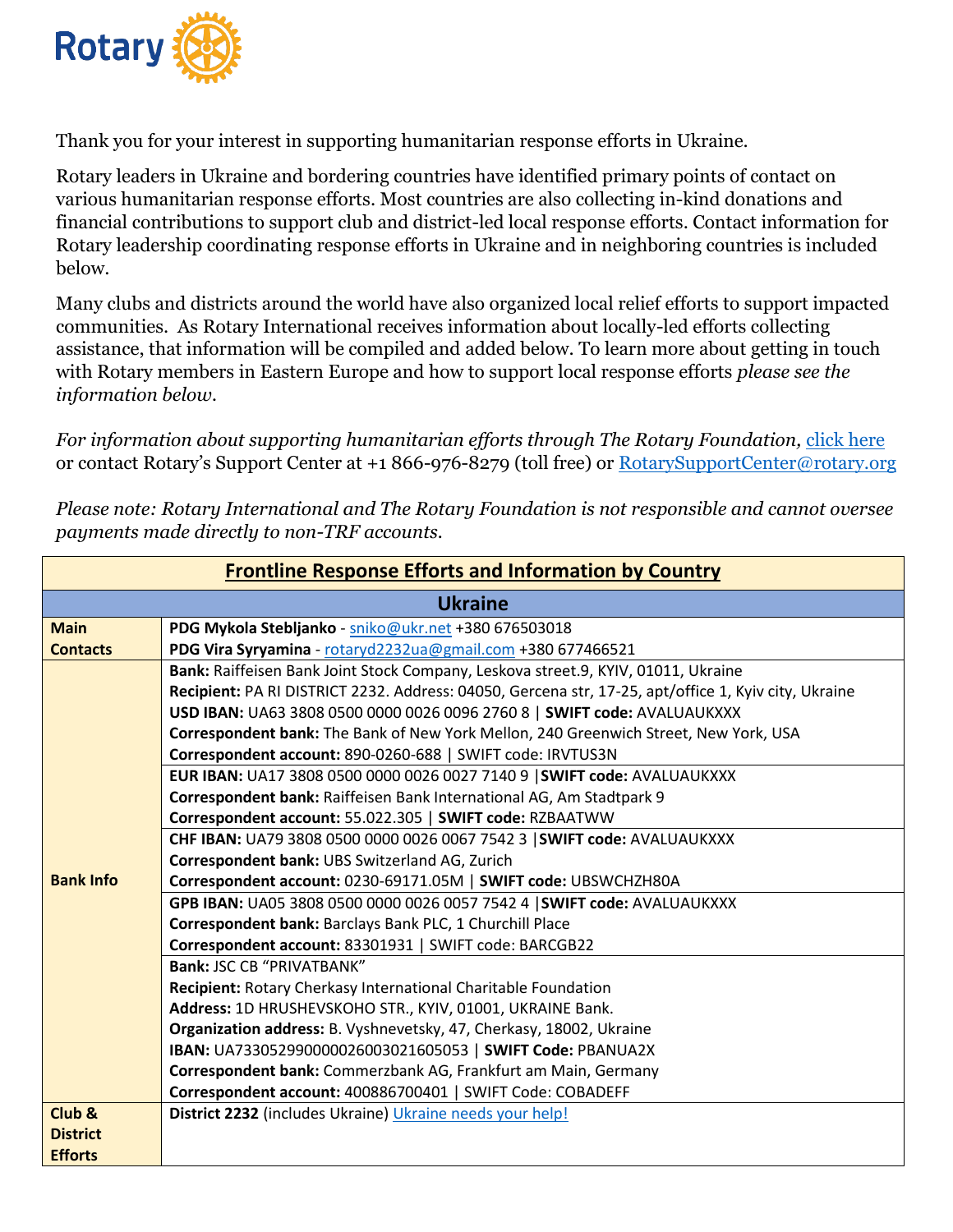| <b>Partner</b>                  | Disaster Aid International Contact: Larry Agee klagee@yahoo.com                                                                                          |  |
|---------------------------------|----------------------------------------------------------------------------------------------------------------------------------------------------------|--|
| <b>Efforts</b>                  |                                                                                                                                                          |  |
| <b>Humanitarian</b><br>Hub      | Ukrainian hub (Lviv): Oleksiy Dehtyarenko, +380673408272, alesio79@ukr.net                                                                               |  |
|                                 | Ukrainian hub in Uzhgorod direction: Volodymyr Starosta, starosta@forbest.com.ua, + 380673100550                                                         |  |
|                                 | Ukrainian hub in Rakhiv direction: Yuriy Fedak, +380672982609, fyuura01@gmail.com                                                                        |  |
|                                 | Ukrainian hub in Chernivtsi direction: George Zvirid, +380 50 512 8747, gzvirid@gmail.com, Kostiantyn<br>Mikichuk, +380 66 666 93 19, kmikicuk@gmail.com |  |
|                                 | Ukrainian hub in Izmail direction: Volodymyr Sara, +380 675595590, goodwhitewizard@gmail.com                                                             |  |
|                                 | <b>Bulgaria</b>                                                                                                                                          |  |
| <b>Main Contact</b>             | Nina Miteva - miteva.nina@yahoo.com +359 887293331 or +359 2806-5909                                                                                     |  |
|                                 |                                                                                                                                                          |  |
| <b>Housing</b>                  | Daniel Marinov - daniel.m.marinov@gmail.com, daniel@danielstandard.com, +359 0896 888 198                                                                |  |
| <b>Contact</b>                  |                                                                                                                                                          |  |
|                                 |                                                                                                                                                          |  |
|                                 | <b>Czech Republic / Slovakia</b>                                                                                                                         |  |
| <b>Main Contact</b>             | Monika Kociova monika.kociova@gmail.com +421 904 120 998<br><b>Committee for International Aid</b>                                                       |  |
| <b>Supply</b><br><b>Contact</b> | Contact: Ua.aid.rotary2240@gmail.com                                                                                                                     |  |
| <b>Housing</b>                  | Zina Skornova zinus.skornova@gmail.com +421 948 265 088                                                                                                  |  |
| <b>Contact</b>                  |                                                                                                                                                          |  |
| <b>Bank Info</b>                | Bank: Tatra banka, a.s. Rotary klub Košice Classic (Slovakia) Note: "Help for Ukraine"                                                                   |  |
|                                 | IBAN: SK03 1100 0000 0029 4112 4258   SWIFT: TATRSKBX                                                                                                    |  |
| Club &                          | Rotary Club Prague International Help for Ukraine!                                                                                                       |  |
| <b>District</b>                 |                                                                                                                                                          |  |
| <b>Efforts</b>                  |                                                                                                                                                          |  |
| <b>Humanitarian</b>             | Rotary District 2240 Humanitarian Hub Košice, Slovakia                                                                                                   |  |
| <b>Hub</b>                      | Contact: František Siska siska.fero@gmail.com or                                                                                                         |  |
|                                 | Monika Kočiová ua.aid.rotary2240@gmail.com +421 904 120 998                                                                                              |  |
|                                 | <b>Hungary</b>                                                                                                                                           |  |
| <b>Main Contact</b>             | DG László Frici Németh nlfrici@gmail.com +36 70 886 0012                                                                                                 |  |
|                                 | Bank: MKB Bank Zrt. 1056 Budapest Váci utca 38. Hungary<br>Recipient: 1911 sz. Magyar Rotary District Clubjainak Szövetsége.                             |  |
| <b>Bank Info</b>                | Address: 2000. Szentendre, Sztaravodai út Pf 63, Hungary                                                                                                 |  |
|                                 | EUR IBAN: HU46 1030 0002 1051 5316 4882 0026   Swift code: MKKBHUHB                                                                                      |  |
|                                 | HUF IBAN: HU42 1030 0002 1046 7714 4902 0027   RC Kisvárda                                                                                               |  |
|                                 | Lithuania                                                                                                                                                |  |
| <b>Main Contact</b>             | PDG Arūnas Burkšas arunas@kempingas.lt +370 698 71600                                                                                                    |  |
|                                 | Bank: AB Šiaulių bankas Address: Tilzes g. 149, LT-76348 Siauliai, Lithuania                                                                             |  |
|                                 | Recipient: Asociacija "Rotary International apygarda 1462"                                                                                               |  |
|                                 | Account no.: LT737181800003700983   SWIFT code: CBSBLT26                                                                                                 |  |
| <b>Bank Info</b>                | Bank: AB Šiaulių bankas Address: Tilzes g. 149, LT-76348 Siauliai, Lithuania                                                                             |  |
|                                 | Account no.: LT677180500007700757   SWIFT code: CBSBLT26                                                                                                 |  |
|                                 | Note: A global grant (GG) of at least EUR 300,000 is being prepared from this account                                                                    |  |
|                                 | International House Vilnius., Lithuanian red cross, Maisto Bankas Lithuania, Info for Ukraine Nationals,                                                 |  |
| <b>Partner</b>                  |                                                                                                                                                          |  |
| <b>Efforts</b>                  |                                                                                                                                                          |  |
| <b>Poland</b>                   |                                                                                                                                                          |  |
| <b>Main Contact</b>             | DGE Piotr Jankowski pedrojankowski@wp.pl +48 668 404 565                                                                                                 |  |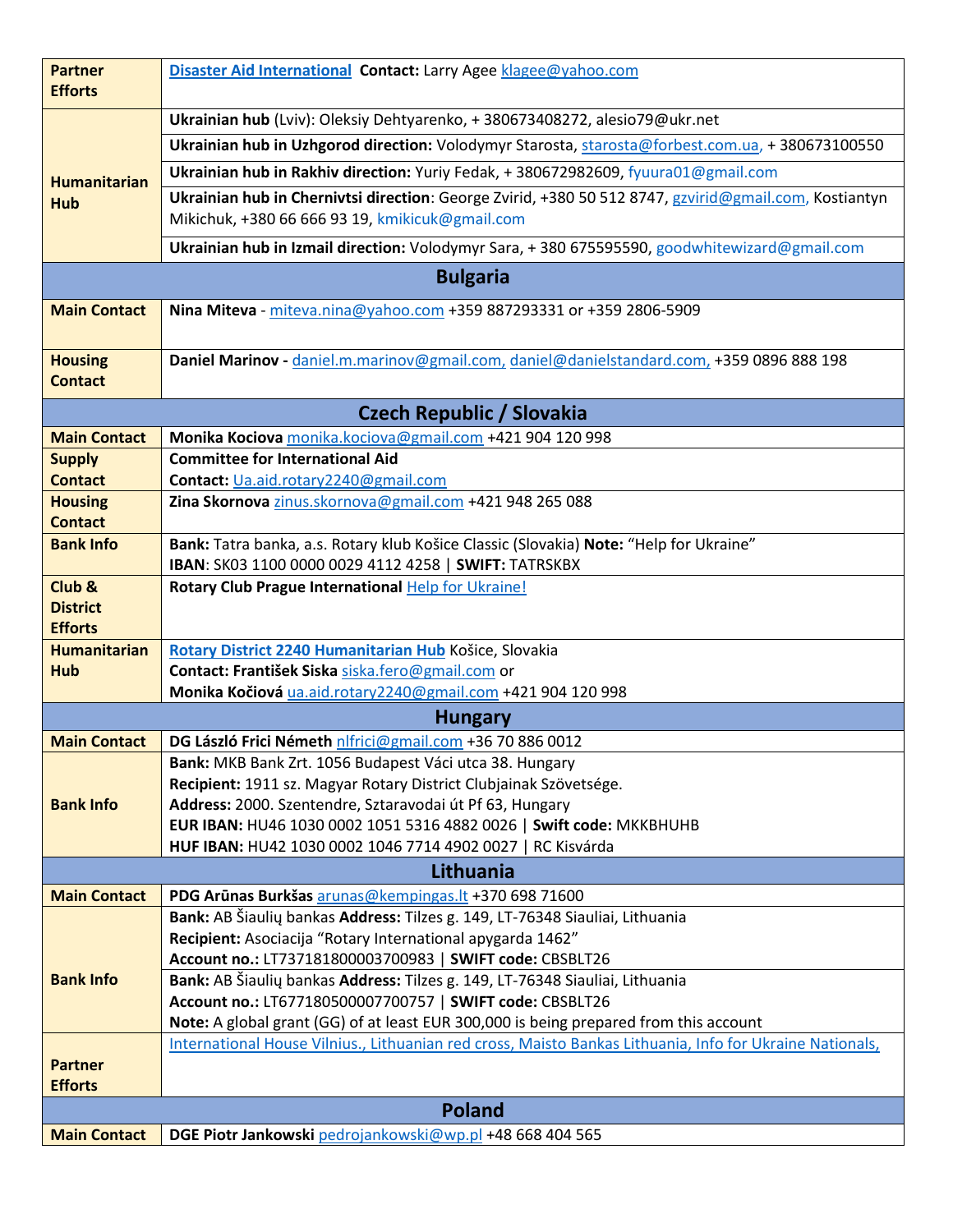| <b>Housing</b>               | Ilona Nowacka ilonanowacka126@gmail.com +48 600 983 488                                                         |  |
|------------------------------|-----------------------------------------------------------------------------------------------------------------|--|
| <b>Contact</b>               |                                                                                                                 |  |
|                              | Santander Bank Polska. RC Zamość Ordynacki ul. Lubelska 36A, lok.10, 22-400 Zamość.<br>Note: "Help for Ukraine" |  |
| <b>Bank Info</b>             | PL IBAN: PL78 1090 2590 0000 0001 3763 5773   SWIFT/BIC: WBKPPLPP                                               |  |
|                              | USD IBAN: PL 29 1090 2590 0000 0001 4983 9158   SWIFT/BIC: WBKPPLPP                                             |  |
|                              | EUR IBAN: PL 42 1090 2590 0000 0001 4983 9118   SWIFT/BIC: WBKPPLPP                                             |  |
|                              | Location: Zamosc, Poland                                                                                        |  |
|                              | Address: Hurtownia FRUKTOS, ul. Przemysłowa 21, 22-400 Zamość Name: Rotary                                      |  |
|                              | Contact: Andrzej Górski a.gorski@rotary.org.pl +48 509633961                                                    |  |
|                              | Other Locations: Jarosław, Przemyśl                                                                             |  |
| <b>Humanitarian</b>          | <b>Primary Polish contacts:</b>                                                                                 |  |
| Hub                          | - Kristina Yalanskaya, +48880446040, +375291244355, yalanskaya.kristina@gmail.com                               |  |
|                              | - Ryszard Łuczyn, +48785101102, r.luczyn@rotary.org.pl                                                          |  |
|                              | IMPORTANT! Before shipping contact us to figure out the hub.                                                    |  |
| <b>Romania &amp; Moldova</b> |                                                                                                                 |  |
| <b>Main Contact</b>          | DG Adrian Luca lucaadrian61@yahoo.com +40 744610543                                                             |  |
| <b>Housing</b>               | Jeton Mehmeti jetonmehmeti@gmail.com +38345600584                                                               |  |
| <b>Contact</b>               |                                                                                                                 |  |
|                              | Bank: Transilvania, Recipient: Rotary International District 2241, Fiscal Code: 19103694                        |  |
| <b>Bank Info</b>             | RON IBAN: RO35 BTRL 0130 1205 M650 1810   SWIFT code: BTRLRO22ARA                                               |  |
|                              | USD IBAN: RO22 BTRL 0130 2205 M650 1800   SWIFT code: BTRLRO22ARA                                               |  |
|                              | EUR IBAN: RO88 BTRL 0130 4205 M650 18XX   SWIFT code: BTRLRO22ARA                                               |  |
|                              | Location: Suceava, Romania                                                                                      |  |
|                              | Name: Romanian Government, DSU (http://www.dsu.mai.gov.ro/)                                                     |  |
|                              | Contact: Dan Ioan Cusnir cusnir.dan@gmail.com +40 722373209, Andrei Puiu                                        |  |
|                              | andrei.expertoptic@gmail.com +40 740751751, Daniel Tanase daniel.tanase@assist.ro +40 726 544643                |  |
|                              | ROMANIA, MOLDOVA direction:                                                                                     |  |
|                              | Rotary humanitarian hub in Suceava: Dan Zaharia, +40 722 523 102, Extind@gmail.com,                             |  |
|                              | Adrian Luca +40 744 610 543                                                                                     |  |
| <b>Humanitarian</b>          | <b>ROMANIA NORTH direction:</b>                                                                                 |  |
| <b>Hubs</b>                  | Rotary humanitarian hub in Baia Mare: Odarca Bout, +40 745 352 265, odarcabout@yahoo.com, Calin                 |  |
|                              | Tataru, +40 722 282 194                                                                                         |  |
|                              | <b>ROMANIA BLACK SEA direction</b>                                                                              |  |
|                              | Rotary humanitarian hub in Tulcea: Valentyn Stroia, +380 674829055, valystroia2003@yahoo.com                    |  |
|                              | Point of storage: Chisinau, Republic of Moldova                                                                 |  |
|                              | Address: str. Pietrariilor 1/3, Viorica Ghelbet, +373 79395531 Name: Rotary                                     |  |
|                              | Contacts: Viorica Ghelbet +373 79395531, Luminita Suveica +373 69165069                                         |  |

| <b>Cross-Country efforts</b> |                                                                                                     |
|------------------------------|-----------------------------------------------------------------------------------------------------|
|                              | Europe Rotaract Ukraine Support-European Rotaract Information Centre (ERIC) - (116 Rotary districts |
|                              | representing Rotaract in Europe)                                                                    |